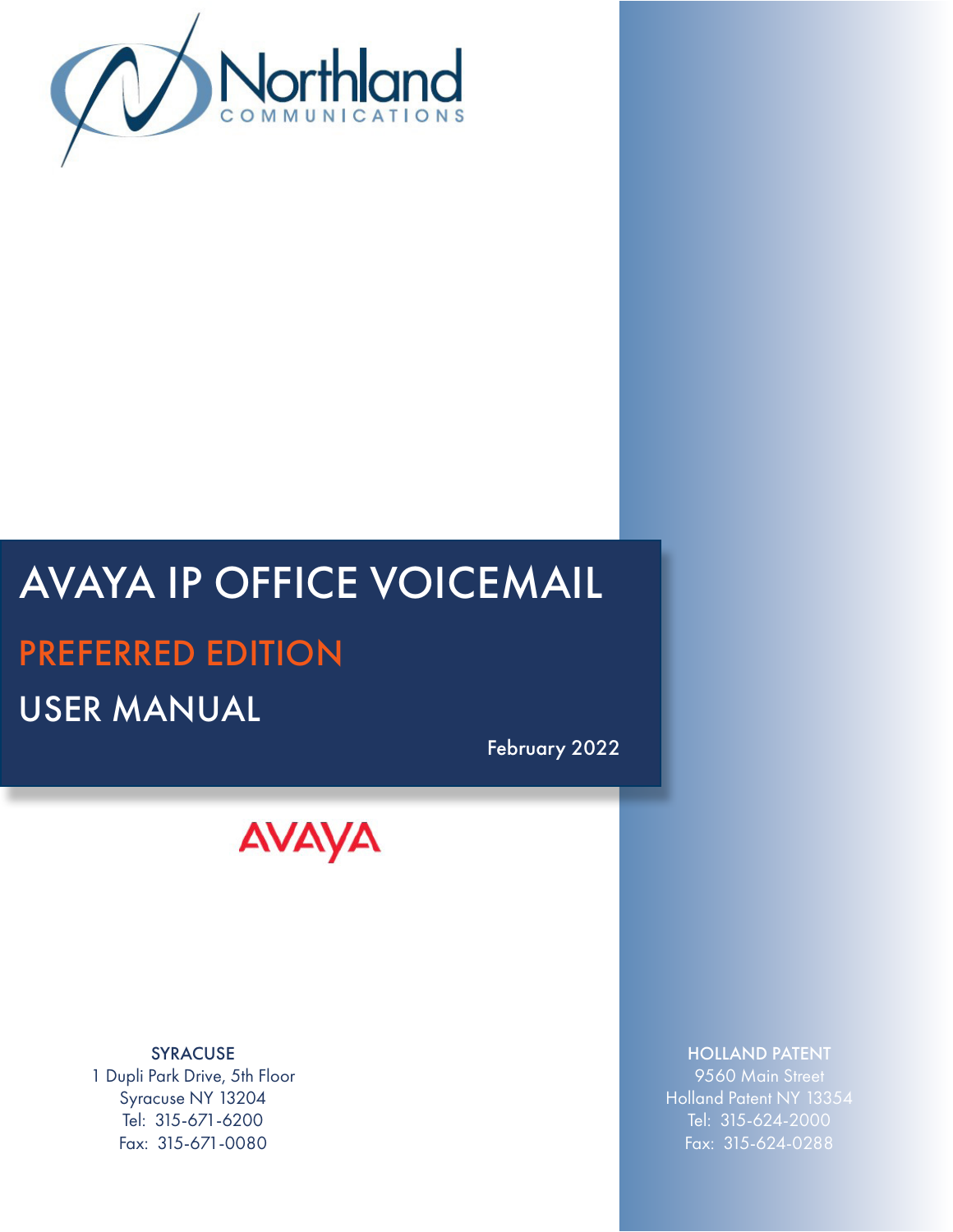<span id="page-1-0"></span>MESSAGE KEY: Used to log in to voicemail. If you do not have a message key, dial \*17.

**MAILBOX NUMBER:** Your Extension Number or an Assigned Number.

PASSWORD: You do not have a password initially. You will be forced to create one the first time you log in. Your new Password must be between 6 and 15 numbers and it must be secure (you cannot use your extension number, any series of numbers ie: 123456, or a repeat of numbers ie: 111111). It is recommended that passwords be complex and that you change them often.

RECORDED NAME: Your name is played as a confirmation when you log in to your mailbox. It is also used for other system announcements including the company directory search feature, and when you leave a message for another internal user.

NOTE: You will be FORCED to create your Password and record your name the first time you log in to your mailbox.

GREETINGS: By default callers who reach your mailbox hear the system greeting. "Your call has been answered by Avaya IP Office (Name) is not available. To leave a message, wait for the tone".

You can replace this greeting with one that you record. You can record a library of up to 9 personal greetings and assign them for specific call situations. Please see [page 3](#page-3-0) for the description of calls types.

COMMANDS: Commands are activated by pressing Numbers and Signs on the dial pad.

PROMPTS: A Synthesized Voice summarizes your Mailbox, gives available Commands and options.

NOTE: You do not need to listen to prompts or greetings. Enter desired command or press 1 to bypass a personal greeting.

LOG IN: You must log in using the password you created to Retrieve and Send Messages, Change Password, Record Name and Greetings.

HELP: To Receive help at any time press \*H (4)

# \*\*MAILBOX INFORMATION\*\* \*\*ACCESS YOUR MAILBOX (LOG IN)\*\*

#### LOG IN TO YOUR MAILBOX

NOTE: See [page 3](#page-3-0) for first time mailbox setup instructions.

When you have new messages, the light on your phone lights and/or you will receive an email notification when configured in your system settings by a System Administration.

#### FROM AN INTERNAL EXTENSION:

Press MESSAGE key Enter Your Extension (Mailbox) Number and Press # Enter your password and Press #

NOTE: At your own desk you do not have to enter your mailbox number. When prompted for the mailbox number, press #.

#### FROM AN EXTERNAL NUMBER:

Dial: Your Backdoor Number When the system answers: Enter Your Extension (Mailbox) Number and Press # Enter your password and Press # OR Dial: Your Direct Dial (DID) Number Press \*7 Enter Your Extension (Mailbox) Number and Press # Enter your password and Press #

#### *IMPORTANT NOTE:* :*If you are using the Twinning feature, you cannot dial your own direct dial number to log in to voicemail.*

Once you log in:

- + IP Office plays a summary of new messages in your mailbox.
- + You do not have to listen to voice prompts. You can enter commands immediately.
- + To begin playing messages immediately after logging in Press 2.

NOTE: To Bypass header information, Press 0

#### MESSAGE COMMANDS: While listening to your messages:

| To:                       | Press:         |
|---------------------------|----------------|
| Skip Header               | 0              |
| Forward                   | 1              |
| Restart                   | $\overline{2}$ |
| Replay without header     | ი              |
| <b>Skip to Previous</b>   | $*_{2}$        |
| Pause/Resume              | 3              |
| Replay Header             | 23             |
| Back 5 Seconds            | 5              |
| Restart                   | * 5            |
| Advance                   | 6              |
| Save and Skip Category    | *#             |
| Save and Play Next        | #              |
| <b>Play Next</b>          | **4            |
| Delete and Play Next      | $*_{3}$        |
| Restore deleted message   | * * g          |
| Print Fax (if applicable) | * 1            |

#### NOTE:

 If you do not delete or save a message, it becomes an OLD message and is automatically deleted in 30 days.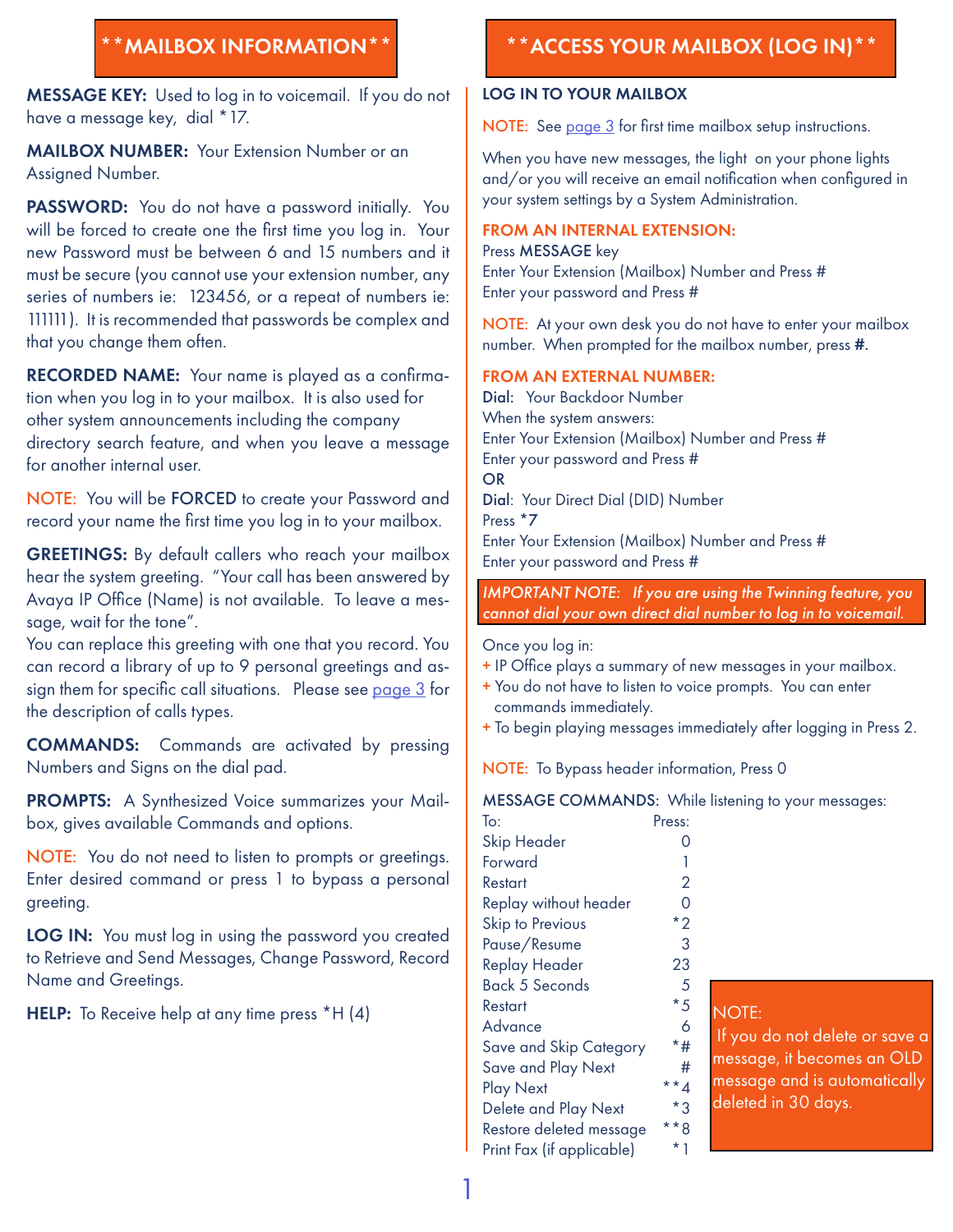## <span id="page-2-0"></span>\*\* CHANGE MAILBOX INFORMATION\*\* \*\*OTHER VOICEMAIL FEATURES\*\*

#### RECORD OR CHANGE GREETINGS (Log in to your mailbox)

NOTE: See [page 3](#page-3-0) for first time mailbox setup instructions

Press 3 to access greeting menu. Press 1 to create, change, delete a greeting. Enter Greeting number (1-9). Voice prompt indicates if greeting is recorded. When Greeting is already recorded, you hear a prompt to Press 1 again to rerecord. Begin speaking after the tone. Press 1 to end recording. Press 23 to listen. Press \*3 to delete and rerecord. Press # to APPROVE. *Stay on line to activate greeting.*

IMPORTANT: A GREETING MUST BE ACTIVATED. STAY ON THE LINE AND FOLLOW VOICE PROMPTS TO ACTIVATE THE GREETING.

Voice prompt will give you call type options. (see [page](#page-3-0) 3) NOTE: When activating as temporary, you will be prompted to enter the number of days you wish greeting to remain active. (Between 0 – 30). If 0 is chosen, greeting remains active until you deactivate it.

#### CHANGE PASSWORD (Log in to your mailbox)

Press 5 for Personal Options. Press 4 to Change Password. Enter your new password and # key. Enter your new password again and # key.

#### CHANGE RECORDED NAME (Log in to your mailbox)

Press 5 for Personal Options. Press 5 to Record Name Speak your name after the tone. Press 1 to End Recording. Press # to Accept Recording.

#### ACTIVATE A GREETING (Log in to your mailbox)

Press 3 to access greeting menu. Press 3 to activate greeting. Enter Greeting Number (1-9). If you have not already recorded the greeting: Record at the tone. Press 1 to end recording. Press # to Approve. If you have already recorded the greeting: Press 0 to listen to it. Follow voice prompts to select required call type. Press  $#$  to exit to the greeting menu.

#### DEACTIVATE A GREETING (Log in to your mailbox)

Press 3 to access greeting menu. Press 0 to listen. Enter Greeting Number (1-9) then Press \*8.

LEAVE MESSAGE: Leave a message without ringing the phone: Internal: Press # and enter the mailbox number. At tone: Leave your message and hang up.

#### CALL TRANSFER TO A MAILBOX: Transfer a caller to a mailbox. With Caller on line:

Press TRANSFER Key.

Press # and Enter mailbox number.

Press TRANSFER Key or COMPLETE Softkey *Immediately.*

#### FORWARD MESSAGES TO ONE OR MORE MAILBOXES

While listening to a message:

- Press 1 to begin forward process.
- Press 2 to forward with comment. Record at the tone.
- Press # to end your recording.
	- Enter a list of extensions separated by # sign.
- Press # at the end of list to indicate you have finished.
- Press # to deliver the forwarded message.

#### MAILBOX OPTIONS When in a mailbox on the system

- Press  $*7$  to log in to your mailbox. Press \*8 to transfer to another extension.
- Press **#** to return to previous menu.

#### CHANGE VOICEMAIL TO EMAIL OPTIONS

Press FEATURES Softkey.

Scroll to and Select VISUAL VOICEMAIL.

Scroll to **EMAIL** and press **CHANGE** Softkey.

Choices are:

- OFF messages will be received on your desk phone.
- COPY messages are received in both your email and on your desk phone, you must manage them in both.
- FORWARD messages are sent to your voicemail as a wave file attachment and are not left on your desk phone.
- ALERT messages are received on your desk phone and the system will send you an email to alert you .

Once you have chosen your setting Press SAVE Softkey.

### VISUAL VOICE TO CHECK MULTIPLE MAILBOXES

When your phone lights for multiple mailboxes, you can check messages for any mailbox assigned to you using Visual Voice.

#### TO USE: Press FEATURES Softkey,

Scroll to and Select VISUAL VOICEMAIL.

 When asked for password, use your personal mailbox password.

 Display shows NEW/OLD/SAVED Messages for each mailbox starting with your personal mailbox.

Scroll to and Select applicable mailbox.

Display shows NEW/OLD/SAVED Messages.

Scroll to and Select applicable message type.

Screen displays Message information and Softkeys.

NOTE: Once you are logged in via Visual Voice, all voicemail commands are activated by pressing the Softkeys ie: DELETE.